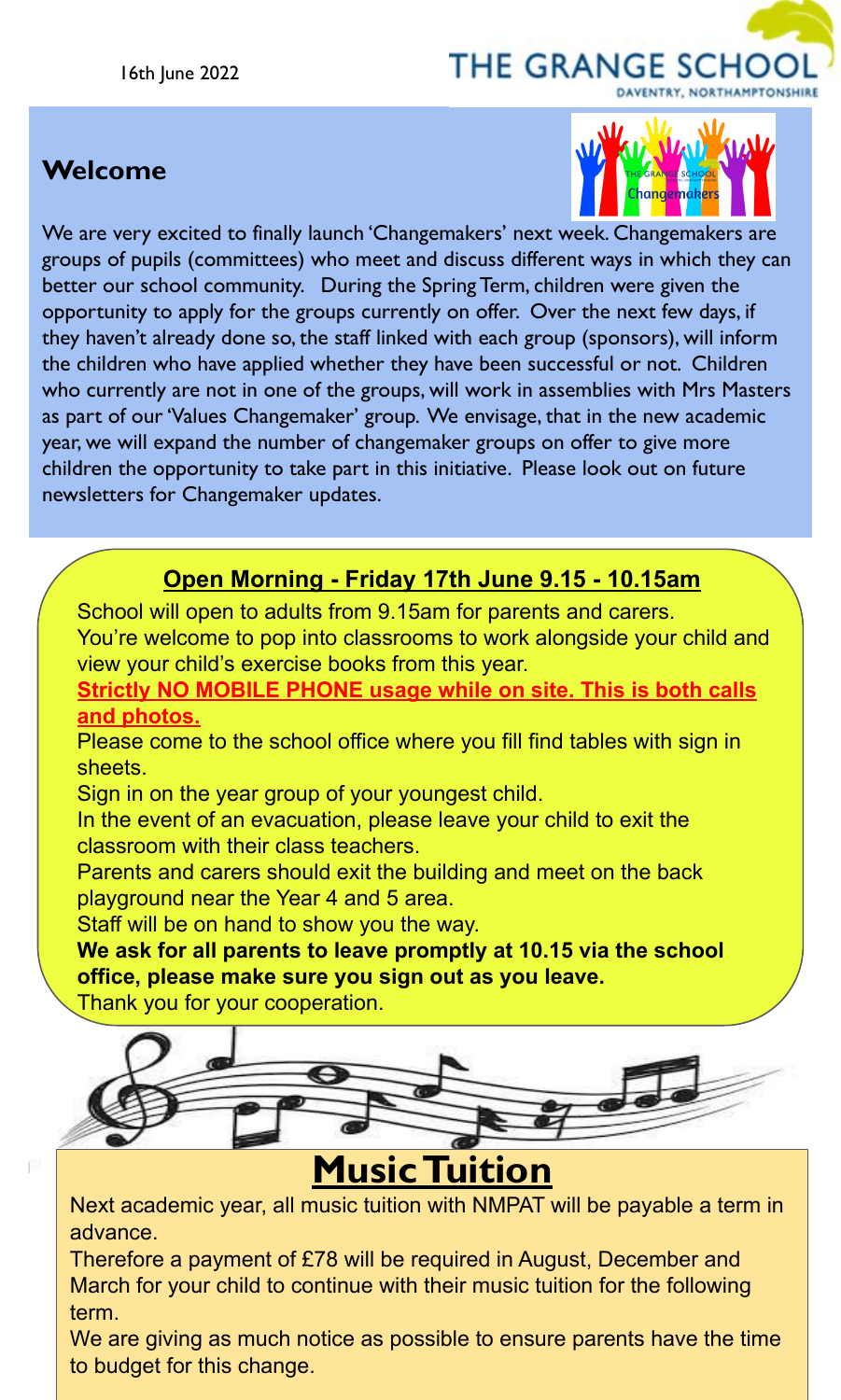

#### **Sports Day Next Week!**

Each child has been assigned a Team colour. Please check your ParentMail if you are unsure which colour Team your child us in.

Red Team - Monday 20th June at 1.20pm

White Team - Wednesday 22nd June at 1.20pm

Blue Team - Friday 24th June at 1.20pm

SPORTS DAY RULES:

\* Entry at 1.20pm via the front field gate.

\*Gates close at 1.30pm. Any late arrivals will need to register at the school office.

\*Please do not take photos or videos of any children.

\*Please stay within the highlighted Parent Zones.

\*Jubilee Sports Events will finish at 2.50pm.

\*Please leave school grounds by 3pm.

\*School gates will open at 3.10pm for normal collection.

# **We are looking forward to seeing you there!**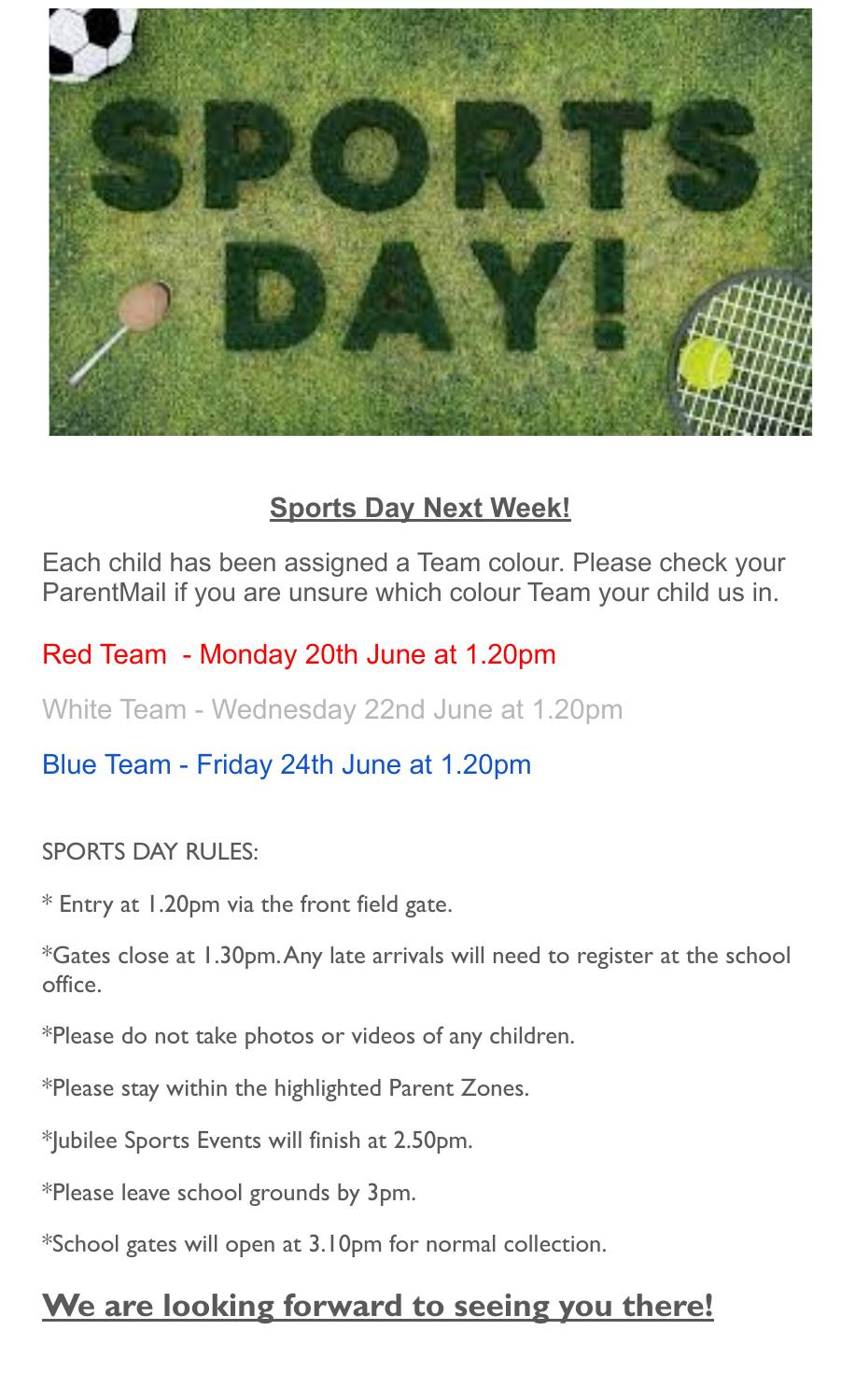

# New Catering Provider from September 2022

We are excited to announce that Fresh Start Catering will be providing school meals from September 2022.

#### **Fresh Start will be offering a free taster session on the school open morning - Friday 17th June from 9.15am - 10.15am.**

Fresh Start Catering are happy to meet with parents and children to discuss any allergens / dietary information, the booking system or simply just to say hello!

Pop along to the KS2 hall and try out their delicious food on Friday morning.

\*\*\*\*\*\*\*\*\*\*\*\*\*\*\*\*\*\*\*\*\*\*\*\*\*\*\*\*\*\*\*\*\*

Chef Tam will be leaving the The Grange School on Friday 1st July to pursue an exciting new career opportunity. We wish her all the best in her new role.

TNS will continue to offer school meals until Friday 22nd July. Chef Paul will be stepping into the head chef role for the last 3 weeks of term.

We thank TNS for their service during lunchtimes over the years.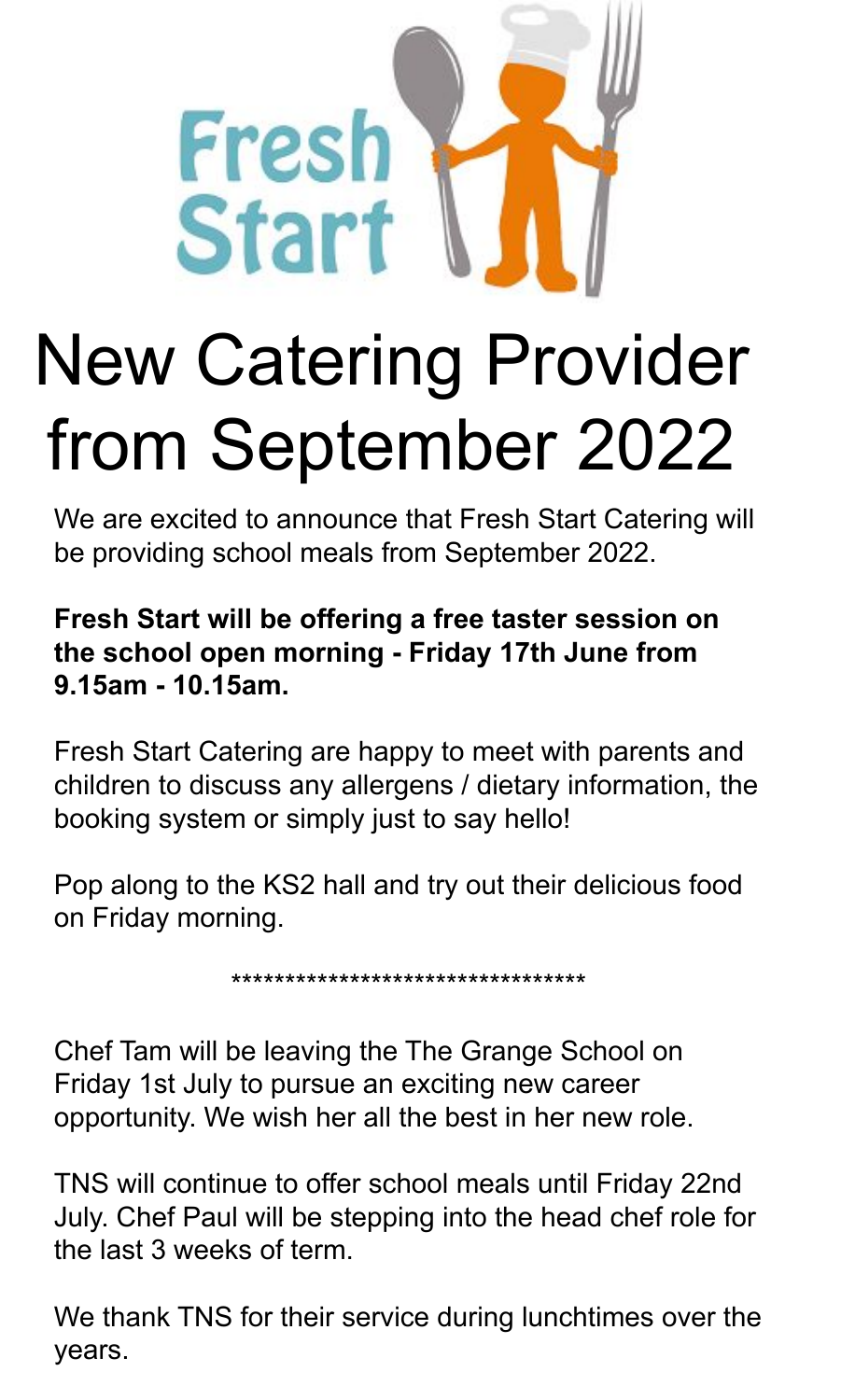# **KEEP THE DATE…**

| Open Morning -<br><b>Whole School</b>                         | Friday 17th June 9:00 am to<br>10:15 pm                                                      | Come and see your child's work from this<br>year.<br>Parents / Guardians welcome to attend.<br>Details will follow. |
|---------------------------------------------------------------|----------------------------------------------------------------------------------------------|---------------------------------------------------------------------------------------------------------------------|
| <b>Red Team Sports</b><br>Day                                 | Monday 20th June 2022                                                                        | 1.30pm                                                                                                              |
| <b>Year 5 Celebration</b><br>Assembly                         | Tuesday 21st June @ 2.30pm                                                                   | <b>Year 5 Parents / Guardians Welcome to</b><br>attend                                                              |
| <b>Reception &amp;</b><br>Year 6 -<br><b>School Photos</b>    | Wednesday 22nd June 2022                                                                     |                                                                                                                     |
| <b>White Team Sports</b><br>Day                               | Wednesday 22nd June 2022                                                                     | 1.30pm - Parents / Guardians welcome to<br>attend                                                                   |
| <b>Blue Team Sports</b><br>Day                                | Friday 24th June 2022                                                                        | 1.30pm - Parents / Guardians welcome to<br>attend                                                                   |
| <b>Year 6 Celebration</b><br>Assembly                         | Wednesday 28th June 2022                                                                     | 2.30pm - Parents / Guardians welcome to<br>attend                                                                   |
| <b>Annual Reports out</b><br>to parents and<br>guardians      | Thursday 30th June                                                                           |                                                                                                                     |
| Reception<br><b>Celebration</b><br>Assembly                   | Tuesday 5th July @ 2.30pm                                                                    | Reception Parents / Guardians welcome<br>to attend                                                                  |
| Y6 Leavers'<br>Production                                     | Monday 11th July<br>Daytime performance at 2:00<br>pm<br><b>Evening performance at 18:00</b> | Y6 parents and guardians welcome to<br>attend                                                                       |
| <b>KS2 Change4Life</b><br><b>Celebration Festival</b>         | Tuesday 12th July                                                                            | <b>Invite Only</b>                                                                                                  |
| <b>Year 1 Celebration</b><br>Assembly                         | Tuesday 12th July at 2:30 pm                                                                 | Y1 parents and guardians are welcome to<br>attend                                                                   |
| Transition<br>Afternoon                                       | Friday 15th July                                                                             | Children will spend the afternoon with<br>their new teacher.                                                        |
| <b>Meet the Teacher</b><br><b>KS1 Hall</b><br><b>KS2 Hall</b> | Friday 15th July at 3.30pm                                                                   | Parents / Guardians welcome to meet<br>new teachers with their children                                             |
| <b>Year 6 Leavers Party</b>                                   | Friday 15th July 6pm - 8pm                                                                   | More information to follow                                                                                          |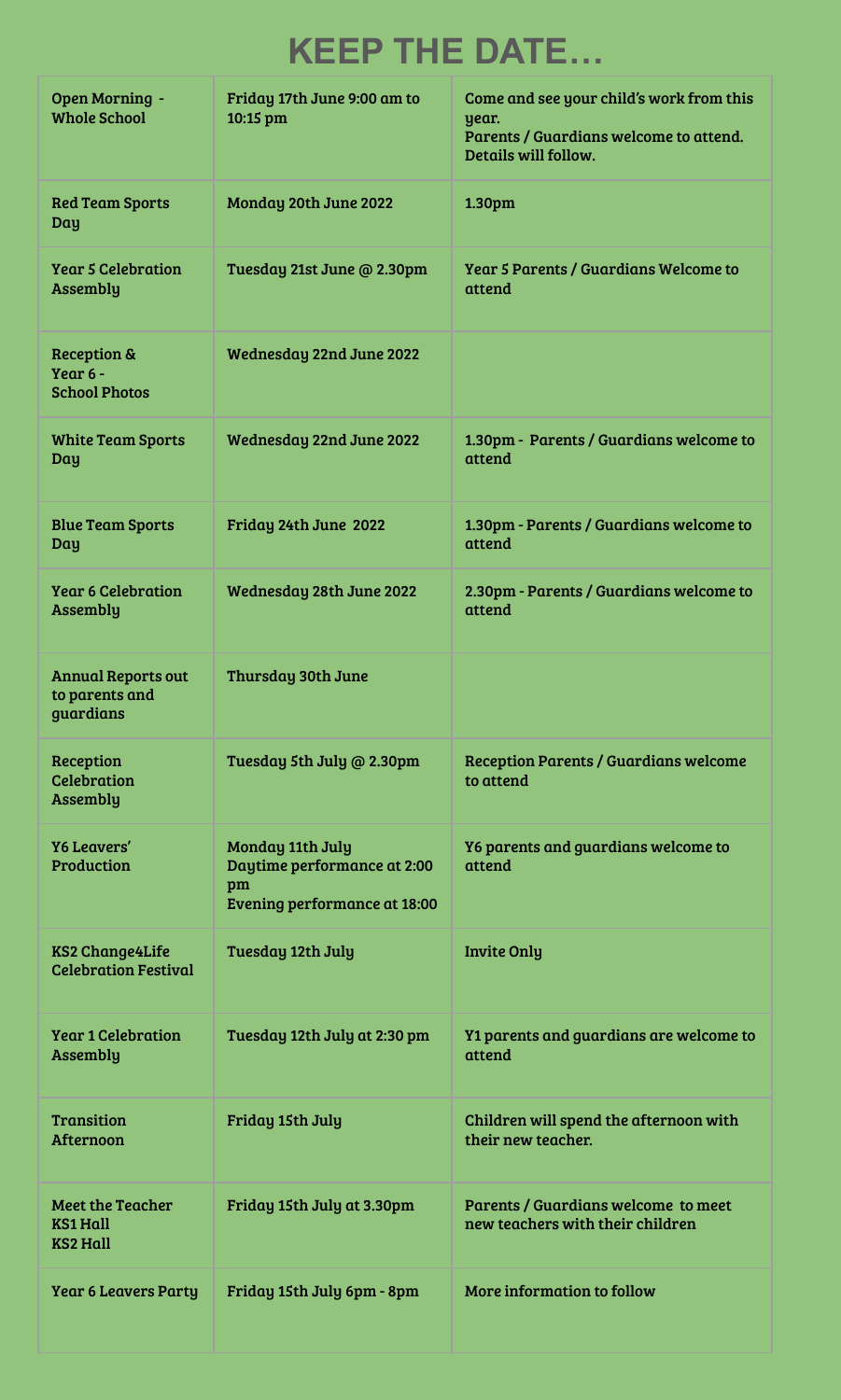# **KEEP THE DATE…**

| The Parker Transition Week -<br>Year 6                                                  | Monday 18th July -Thursday<br>21st July | Invite only                                                                                                                                                      |
|-----------------------------------------------------------------------------------------|-----------------------------------------|------------------------------------------------------------------------------------------------------------------------------------------------------------------|
| <b>Year 3 Celebration Assembly</b>                                                      | Tuesday 19th July @ 2.30pm              | <b>Y3 Parents / Guardians welcome</b>                                                                                                                            |
| WHOLE SCHOOL FUN DAY<br><b>INCLUDING YEAR 6 LEAVERS' DAY</b><br><b>LAST DAY OF TERM</b> | Friday 22nd July                        | School closes at 3.15pm to all<br>children.<br>Toy day for Year 1 - Year 6.<br>Reception & Nursery Children<br>will have toys provided within<br>the year group. |

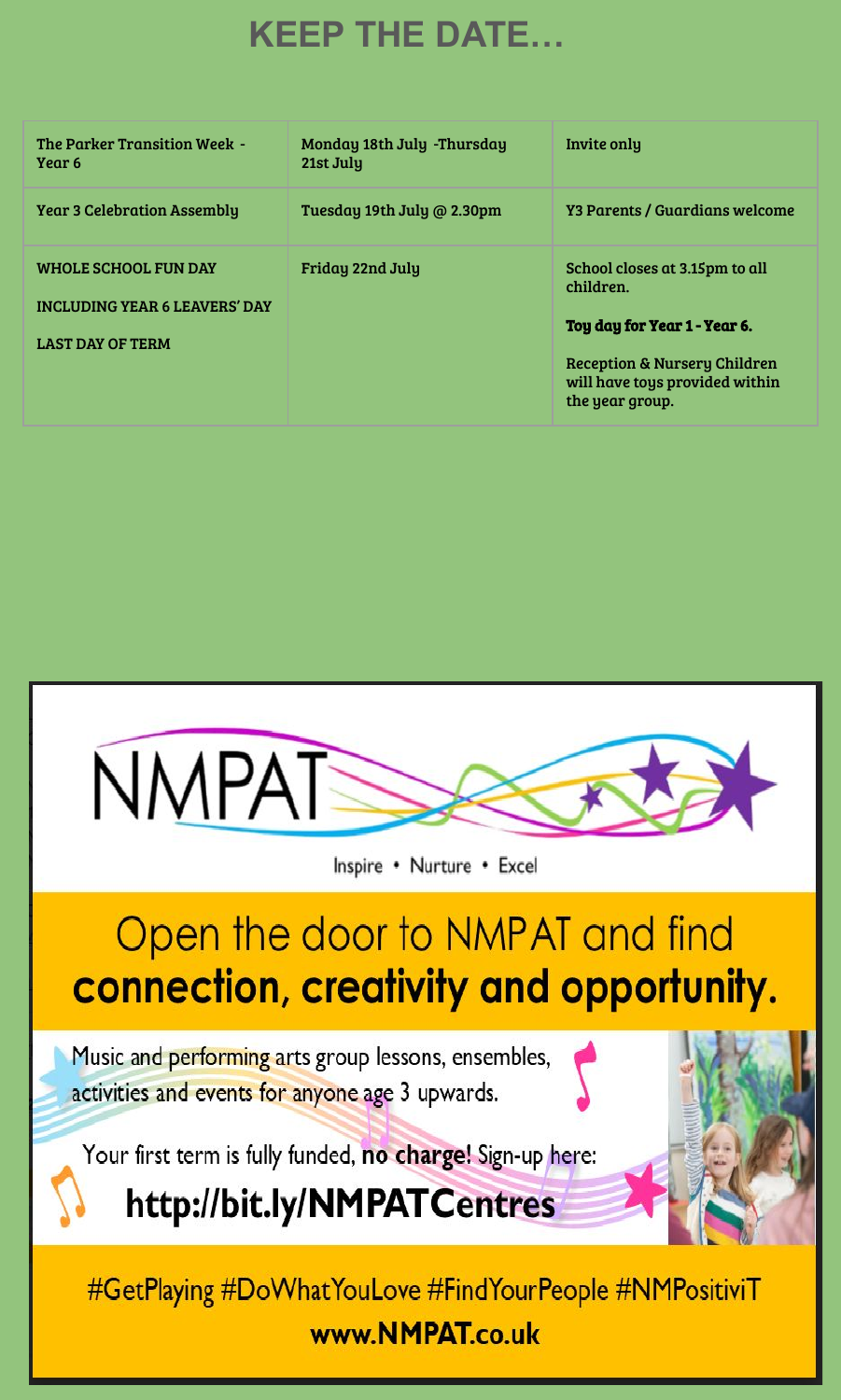

#FindYourPeople #TrySomethingNew #NMPositiviT

www.NMPAT.co.uk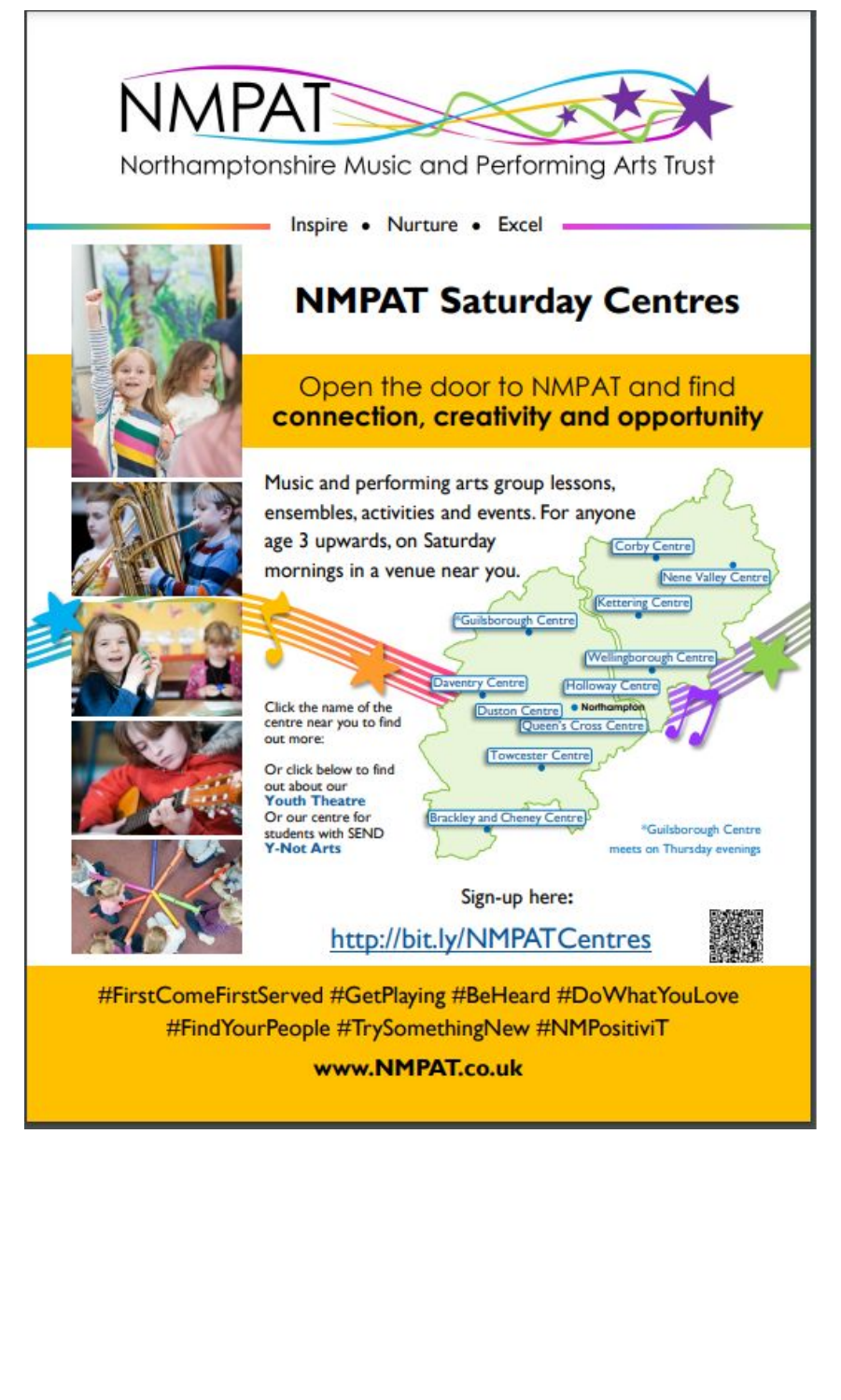The children are learning about how the British Values influence the way in which we live in our school, in our community and in Britain today.

# **British Values**

- The Rule of Law
	- Democracy
- · Individual Liberty

• Mutual respect for and tolerance of those with different faiths and beliefs and for those without faith.

twink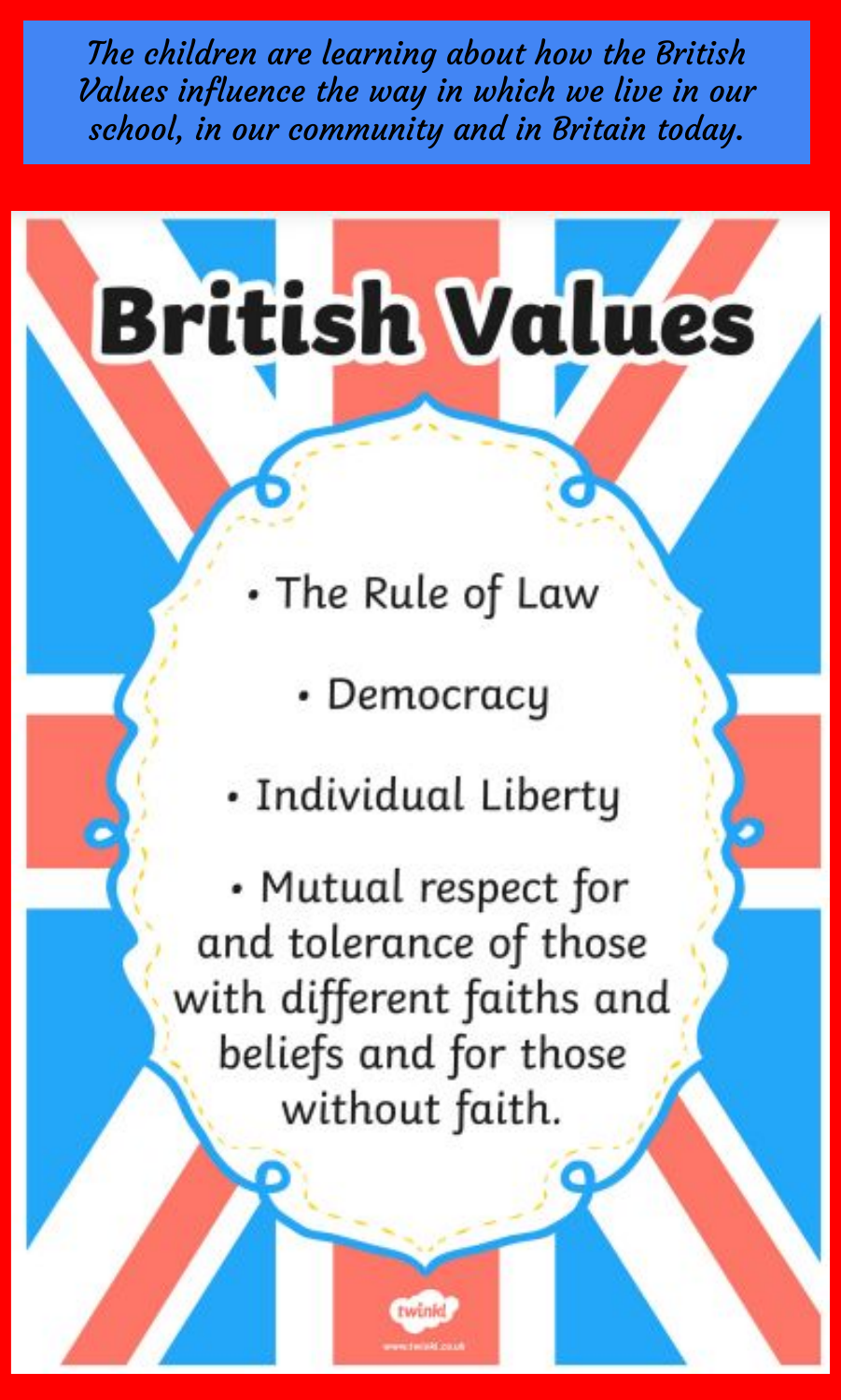# DAVENTRY AND DISTRICT IRTS



# DDSC is the home to six clubs, plus the **Reach for Health Centre**

Bring the family to celebrate the recent improvements at your local sports centre!

### **ATHLETICS**



Have a go at throwing the Vortex Howler, running races, and Speed Bounce! The DDSC Athletics Club will be proudly unveiling the newly completed full running track, now available for use by all

## **ARCHERY**



Cream teas in the Bowls Club, and a spare rink to try your hand



Practice bows available with club members on hand to show you how it's done

#### **TABLE TENNIS**



Attempt to beat the automatic ball machine. and watch an exhibition match at lunchtime!

#### RUGBY





Check out the fantastic new REACH FOR HEALTH gym!





Junior and adult beginner sessions, plus exhibiton matches with top county players!

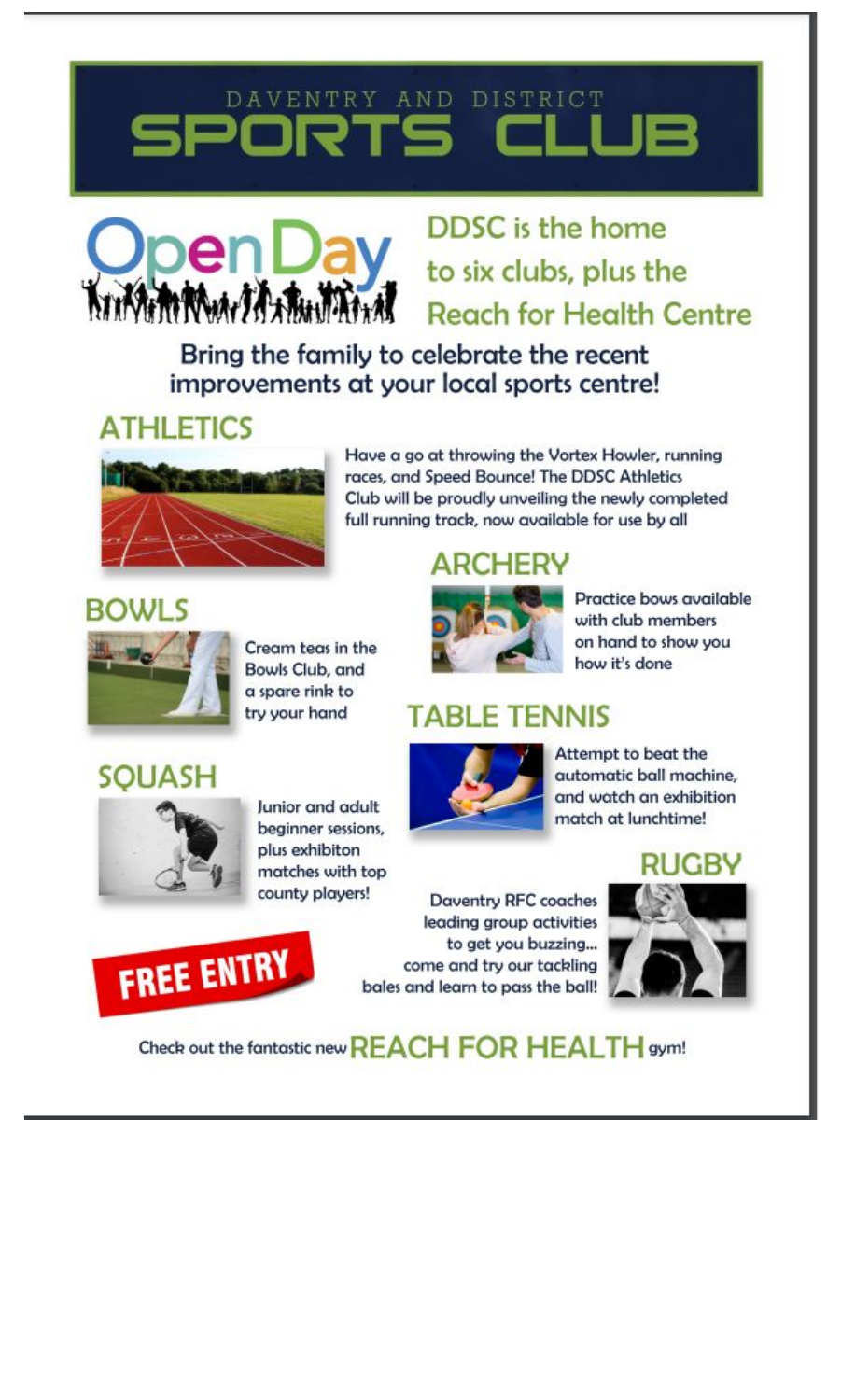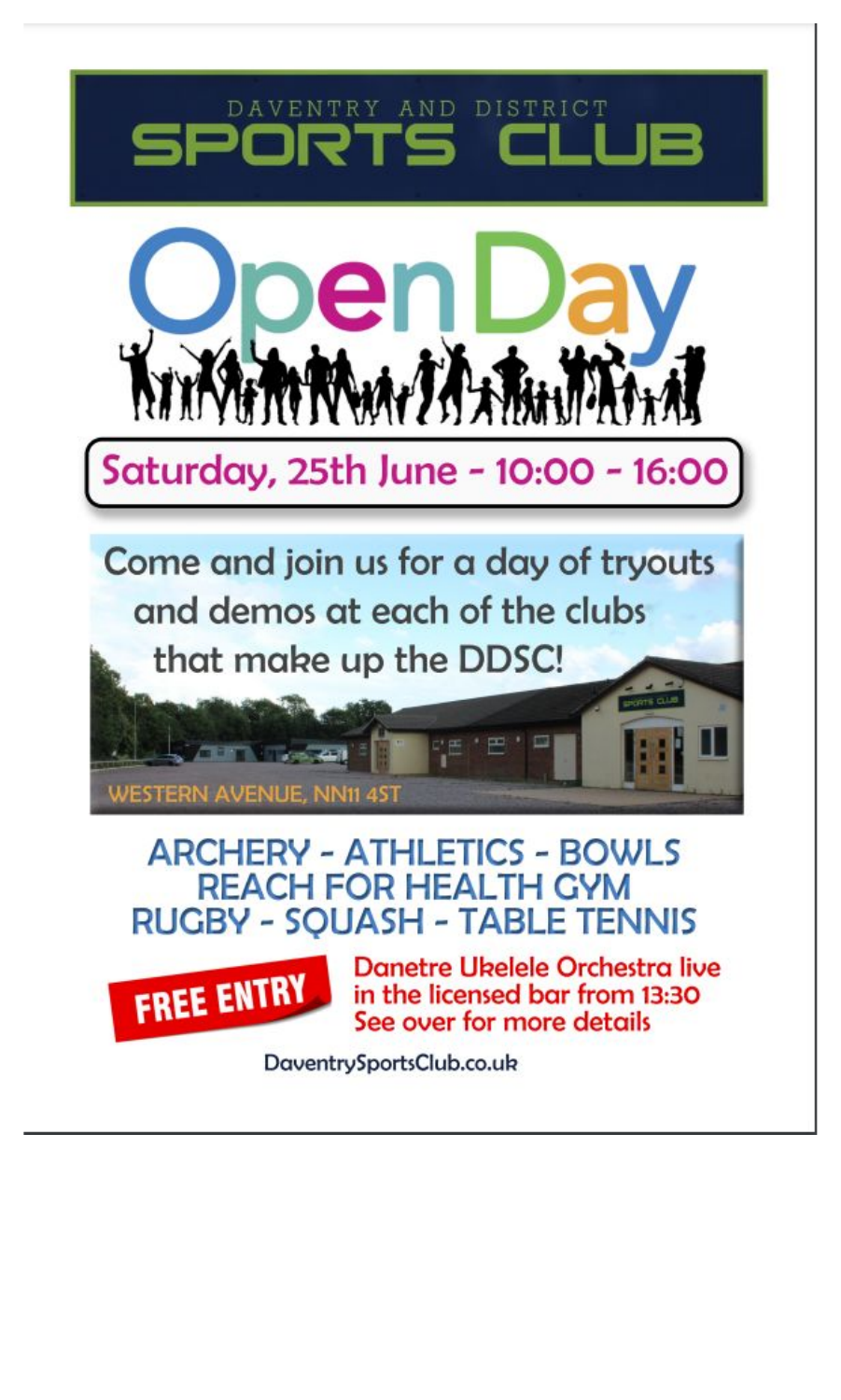

#### PRIMARY SEVEN SOUVENIR ISSUE THURSDAY 16TH JUNE 2022

Dear Parent/Guardian

The Northants Chronicle & Echo is delighted to be producing a special Primary Seven souvenir edition on Thursday 16th June 2022, marking your son or daughter's all-important step up to secondary school.

The special supplement will feature full colour pictures of Primary Seven classes from schools across the area. I am sure you will agree that they will be popular and we are delighted to be able to offer you the chance to purchase copies of the newspaper.

Parents can now pre-order copies via our contact centre on 0330 403 3004 or via our Event partner website chronandecho.eventbrite.co.uk at £3.00 per copy (inc P&P). There are fees applicable to website payments which are controlled by Eventbrite and we have worked hard to minimise these fees if parents wish to buy multiple copies.

Copies will be posted first class to your address on the day of publication via Royal Mail\*.

Alternatively, copies will be available in your local retailer from 16<sup>th</sup> June 2022.

Yours faithfully

**Northants Chronicle & Echo** 

\*Please allow 7 days for delivery.